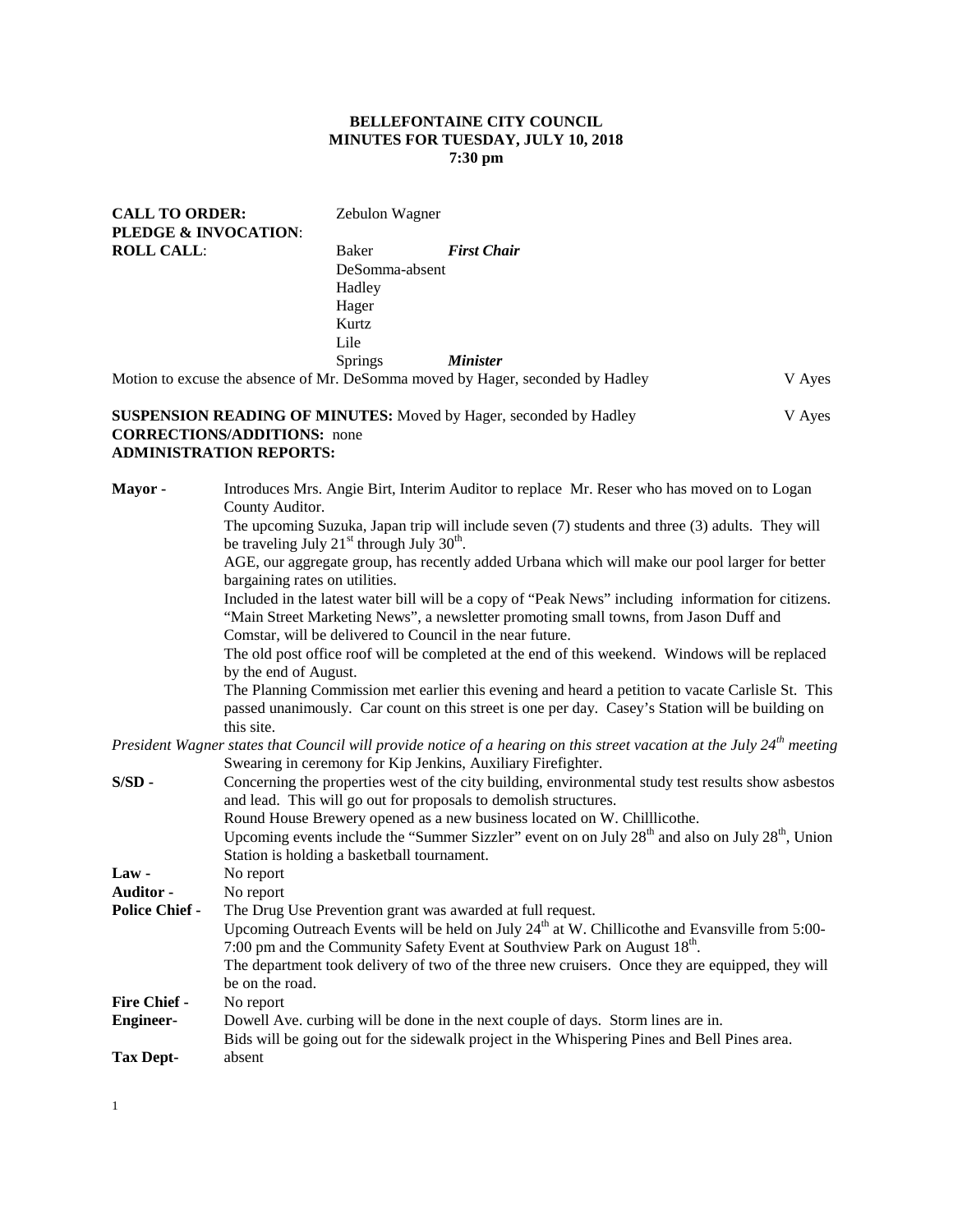**Utility Dept-** absent **Code Enf-** absent **Municipal Ct-** Bailiff Jerry Downey has resigned. Court Judges are interviewing for a new Bailiff. **Economic Dev-** absent **DP&L-** absent

# **REPORTS OF STANDING COMMITTEES:**

| <b>Rules -</b>                     | Explained ordinances on the agenda |  |  |  |
|------------------------------------|------------------------------------|--|--|--|
| <b>Finance -</b>                   | Explained ordinances on the agenda |  |  |  |
| <b>Utilities -</b>                 | Explained resolution on the agenda |  |  |  |
| Safety -                           | No report                          |  |  |  |
| <b>Streets</b> -                   | No report                          |  |  |  |
| Sidewalks, Curbs & Parks-No report |                                    |  |  |  |
| Audit $-$                          | No report                          |  |  |  |
|                                    |                                    |  |  |  |

**COMMUNICATIONS FROM CITIZENS:** Mark Dearwester, 444 E. Spring Ave., asking for Council and Administration volunteers to play in a benefit softball tournament with Logan County Braves. This Adaptive Playground Benefit will be held on July  $20<sup>th</sup>$  starting at 6:30 pm.

*Josh Stolly, 126 Dakota Rd., here to promote Jr. Chieftain football sign-up at the upcoming youth sports sign up. Also publicly thanks Mr. Dearwester for time contributed to the Adaptive Playground Benefit.*

#### **INTRODUCTION OF ORDINANCES:**

#### **1. ORDINANCES FOR 1ST READING**

R18-52 A. A RESOLUTION APPOINTING THE CITY OF BELLEFONTAINE SERVICE-SAFETY DIRECTOR AS THE CITY'S PREREPRESENTATIVE AND THE ENGINEER AS THE ALTERNATE REPRESENTATIVE TO THE DISTRICT 13 OHIO PUBLIC WORKS INTEGRATING COMMITTEE. **UTILITIES**

|       | Adoption-                               | Moved by Springs, seconded by Lile                                                                                                                                                                                                                          |  |  | V Ayes         |  |
|-------|-----------------------------------------|-------------------------------------------------------------------------------------------------------------------------------------------------------------------------------------------------------------------------------------------------------------|--|--|----------------|--|
| 18-53 | - B.                                    | AN AMENDMENT TO ORDINANCE NO. 15-83, AS AMENDED, SETTING COMPENSATION<br>AND HOURS FOR THE VICTIM ASSISTANCE PERSONNEL POSITION WITHIN THE<br>BELLEFONTAINE MUNICIPAL PROSECUTOR'S OFFICE AND DECLARING AN<br>EMERGENCY IN THE CITY OF BELLEFONTAINE, OHIO. |  |  | <b>FINANCE</b> |  |
|       | $3RR-$<br>$\mathbf{D}$ and $\mathbf{D}$ | Moved by Baker, seconded by Springs                                                                                                                                                                                                                         |  |  | V Ayes         |  |

Passage-Adoption-

**Motion to suspend the 48 Hour Notification Suspension Rule moved by** Baker, **seconded by** Springs **V Ayes**

18-54 C. AN ORDINANCE AMENDING ORDINANCE NO. 18-23 WHICH AUTHORIZED CERTAIN PERMANENT IMPROVEMENTS TO THE BELLEFONTAINE MUNICIPAL COURT BUILDING LOCATED AT 226 WEST COLUMBUS AVENUE AND TO CLARIFY THE SOURCES OF FUNDS FOR SAID IMPROVEMENTS AND DECLARING AN EMERGENCY IN THE CITY OF BELLEFONTAINE, OHIO. **FINANCE**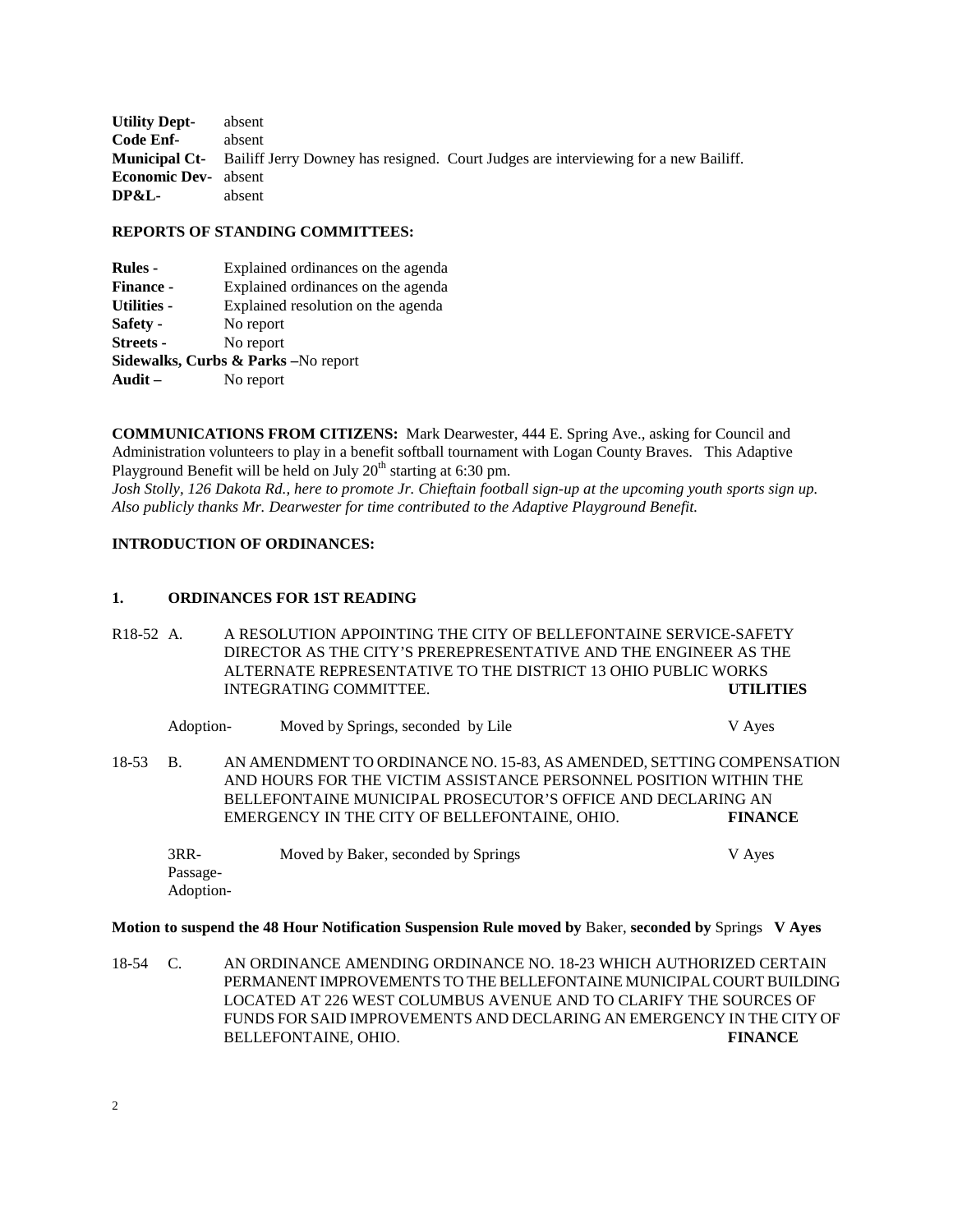| 3RR-      | Moved by Baker, seconded by Springs | V Ayes |
|-----------|-------------------------------------|--------|
| Passage-  |                                     |        |
| Adoption- |                                     |        |

## **2. ORDINANCES FOR 2ND READING**

18-46 A. AN ORDINANCE AMENDING CHAPTER 719 OF THE CODIFIED ORDINANCES OF THE CITY OF BELLEFONTAINE, OHIO PROVIDING FOR SPECIAL EVENT LICENSES AND DECLARING AN EMERGENCY IN THE CITY OF BELLEFONTAINE, OHIO. **RULES**

| $3RR-$    | Moved by Hager, seconded by Hadley | V Ayes |
|-----------|------------------------------------|--------|
| Passage-  | Moved by Hager, seconded by Hadley | V Aves |
| Adoption- | Moved by Hager, seconded by Hadley | V Aves |

18-47 B. AN ORDINANCE MAKING SUPPLEMENTAL APPROPRIATIONS AND AMENDING THE PERMANENT APPROPRIATIONS ORDINANCE FOR PURPOSES OF GENERAL, CAPITAL IMPROVEMENTS, STORM, POLICE AND FIRE PENSION, AND AMBULANCE AND DECLARING AN EMERGENCY IN THE CITY OF BELLEFONTAINE, OHIO. **FINANCE**

| 3RR-      | Moved by Baker, seconded by Springs | V Aves |
|-----------|-------------------------------------|--------|
| Passage-  |                                     |        |
| Adoption- |                                     |        |
|           |                                     |        |

18-48 C. AN ORDINANCE CHANGING THE ZONING CLASSIFICATION OF LOTS 411-415 FROM M-2, GENERAL MANUFACTURING DISTRICT, TO R-2, ONE AND TWO FAMILY RESIDENCE DISTRICT, AMENDING THE ZONING MAP AND DECLARING AN EMERGENCY IN THE CITY OF BELLEFONTAINE, OHIO. **RULES**

| 3RR-      | Moved by Hager, seconded by Hadley | V Ayes |
|-----------|------------------------------------|--------|
| Passage-  |                                    |        |
| Adoption- |                                    |        |

- 18-49 D. AN ORDINANCE TO APPROVE, ADOPT AND ENACT THE 2018 REPLACEMENT PAGES TO THE CODIFIED ORDINANCES AND DECLARING AN EMERGENCY. **RULES**
	- 3RR- Moved by Hager, seconded by Hadley V Ayes Passage-Adoption-
- 18-50 E. AN ORDINANCE AUTHORIZING THE SERVICE-SAFETY DIRECTOR TO ENTER INTO CONTRACT FOR THE PURCHASE OF TIER 3 JOHN DEERE LEAF MASTER A-FRAME MACHINE FOR USE BY THE STREET DEPARTMENT AND IN ACCORDANCE WITH THE SPECIFICATIONS NOW ON FILE IN THE OFFICE OF THE SERVICE-SAFETY DIRECTOR AND DECLARING AN EMERGENCY IN THE CITY OF BELLEFONTAINE, OHIO. **FINANCE**

| 3RR-      | Moved by Baker, seconded by Kurtz | V Ayes |
|-----------|-----------------------------------|--------|
| Passage-  |                                   |        |
| Adoption- |                                   |        |

18-51 F. AN ORDINANCE CHANGING THE ZONING CLASSIFICATION OF LOT 418 FROM R-2, ONE AND TWO FAMILY RESIDENCE DISTRICT, TO B-1, NEIGHBORHOOD BUSINESS DISTRICT, AMENDING THE ZONING MAP, AND DECLARING AN EMERGENCY IN THE